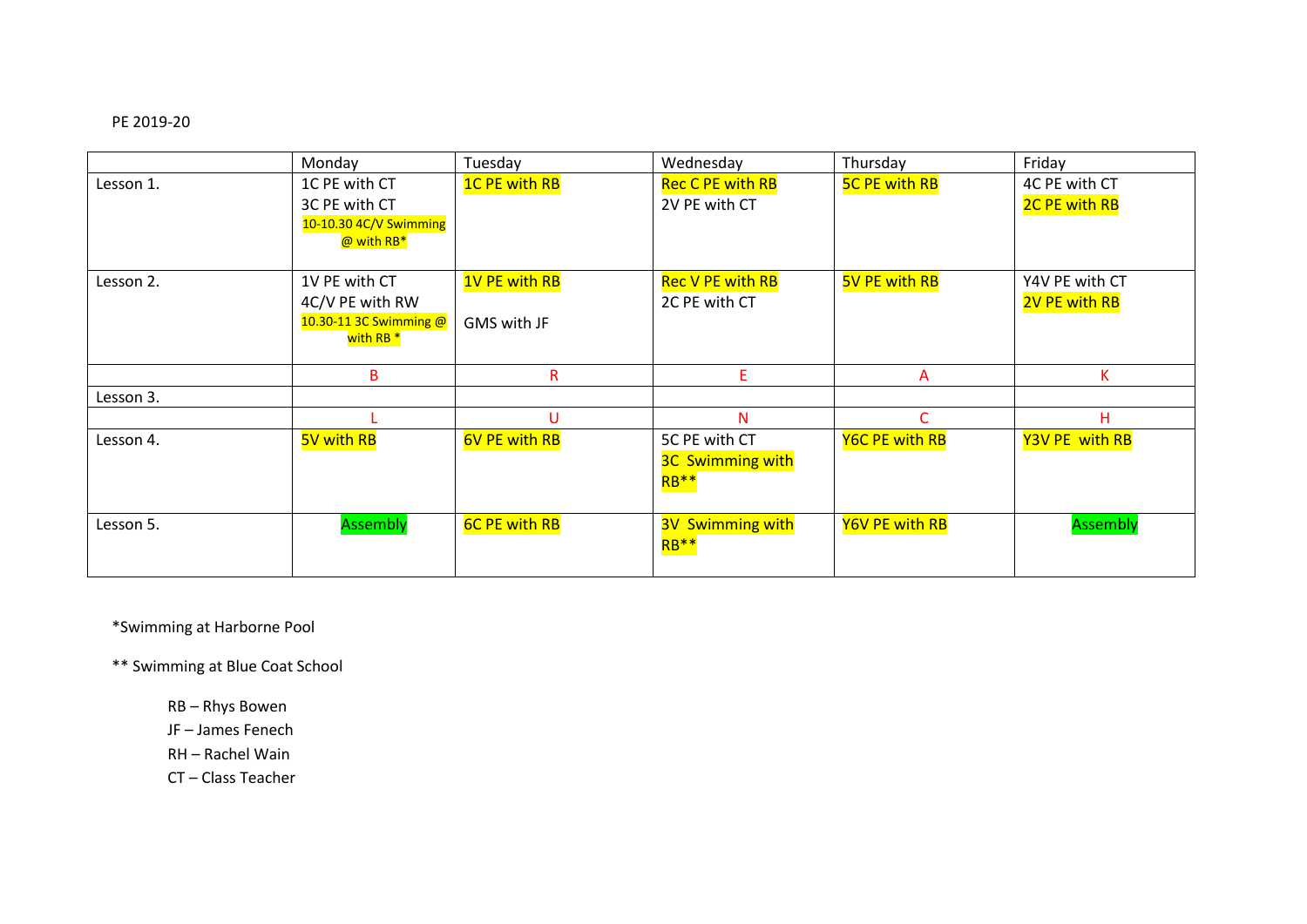## **PE Medium Term Timetable 2019-20**

**Key: Time (Day & Lesson) Location Activity Teacher (JF = James Fenech, RB= Rhys Bowen, RW = Rachel Wain, CT = Class Teacher)**

|                 | <b>Autumn 1</b>               | <b>Autumn 2</b>            | Spring 1                        | <b>Spring 2</b>                 | Summer 1              | <b>Summer 2</b>             |
|-----------------|-------------------------------|----------------------------|---------------------------------|---------------------------------|-----------------------|-----------------------------|
|                 | Use MUGA & Field when         |                            |                                 |                                 | Use MUGA &            | <b>Use MUGA &amp; Field</b> |
|                 | possible                      |                            |                                 |                                 | <b>Field when</b>     | when possible               |
|                 |                               |                            |                                 |                                 | possible              |                             |
| <b>Rec Chad</b> | <b>Wednesday L1</b>           | <b>Wednesday L1</b>        | <b>Wednesday L1</b>             | <b>Wednesday L1</b>             | <b>Wednesday L1</b>   | <b>Wednesday L1</b>         |
|                 | Dance Studio                  | Dance Studio               | Dance Studio                    | Dance Studio                    | <b>Dance Studio</b>   | <b>Dance Studio</b>         |
|                 | <b>ABC Games (RB)</b>         | <b>Gymnastics (RB)</b>     | Dance (RB)                      | <b>Gymnastics (RB)</b>          | Athletics (RB)        | <b>Sports Day Prep (RB)</b> |
| <b>Rec Vale</b> | <b>Wednesday L2</b>           | <b>Wednesday L2</b>        | <b>Wednesday L2</b>             | <b>Wednesday L2</b>             | <b>Wednesday L2</b>   | <b>Wednesday L2</b>         |
|                 | <b>Dance Studio</b>           | <b>Dance Studio</b>        | <b>Dance Studio</b>             | <b>Dance Studio</b>             | <b>Dance Studio</b>   | <b>Dance Studio</b>         |
|                 | <b>ABC Games (RB)</b>         | <b>Gymnastics (RB)</b>     | Dance (RB)                      | <b>Gymnastics (RB)</b>          | Athletics (RB)        | <b>Sports Day Prep (RB)</b> |
| Year 1          | Monday L1                     | <b>Monday L1</b>           | Monday L1                       | <b>Monday L1</b>                | <b>Monday L1</b>      | Monday L1                   |
| Chad            | Hall                          | <b>Dance Studio</b>        | Hall                            | <b>Dance Studio</b>             | Hall                  | <b>Dance Studio</b>         |
|                 | <b>ABC Games (CT)</b>         | Dance (CT)                 | Net Games-tennis (CT)           | <b>Gymnastics-Balances (CT)</b> | Golf (CT)             | Sports Day Prep (CT)        |
|                 | <b>Tuesday L1</b>             | Tuesday L1                 | <b>Tuesday L1</b>               | <b>Tuesday L1</b>               | <b>Tuesday L1</b>     | <b>Tuesday L1</b>           |
|                 | Hall                          | Hall                       | Hall                            | Hall                            | Hall                  | Hall                        |
|                 | <b>Gymnastics-Travel (RB)</b> | <b>Invasion Games (RB)</b> | <b>Gymnastics - Flight (RB)</b> | <b>Invasion Games (RB)</b>      | <b>Athletics (RB)</b> | S & F Games (RB)            |
| Year 1          | <b>Monday L2</b>              | Monday L2                  | <b>Monday L2</b>                | <b>Monday L2</b>                | <b>Monday L2</b>      | <b>Monday L2</b>            |
| Vale            | Hall                          | <b>Dance Studio</b>        | Hall                            | Dance Studio                    | Hall                  | Dance Studio                |
|                 | <b>ABC Games (CT)</b>         | Dance (CT)                 | Net Games-tennis (CT)           | <b>Gymnastics-Balances (CT)</b> | Golf (CT)             | Sports Day Prep (CT)        |
|                 | Tuesday L2                    | Tuesday L2                 | <b>Tuesday L2</b>               | <b>Tuesday L2</b>               | <b>Tuesday L2</b>     | Tuesday L2                  |
|                 | Hall                          | Hall                       | Hall                            | Hall                            | Hall                  | Hall                        |
|                 | <b>Gymnastics-Travel (RB)</b> | <b>Invasion Games (RB)</b> | <b>Gymnastics - Flight (RB)</b> | <b>Invasion Games (RB)</b>      | <b>Athletics (RB)</b> | <b>S&amp;F Games (RB)</b>   |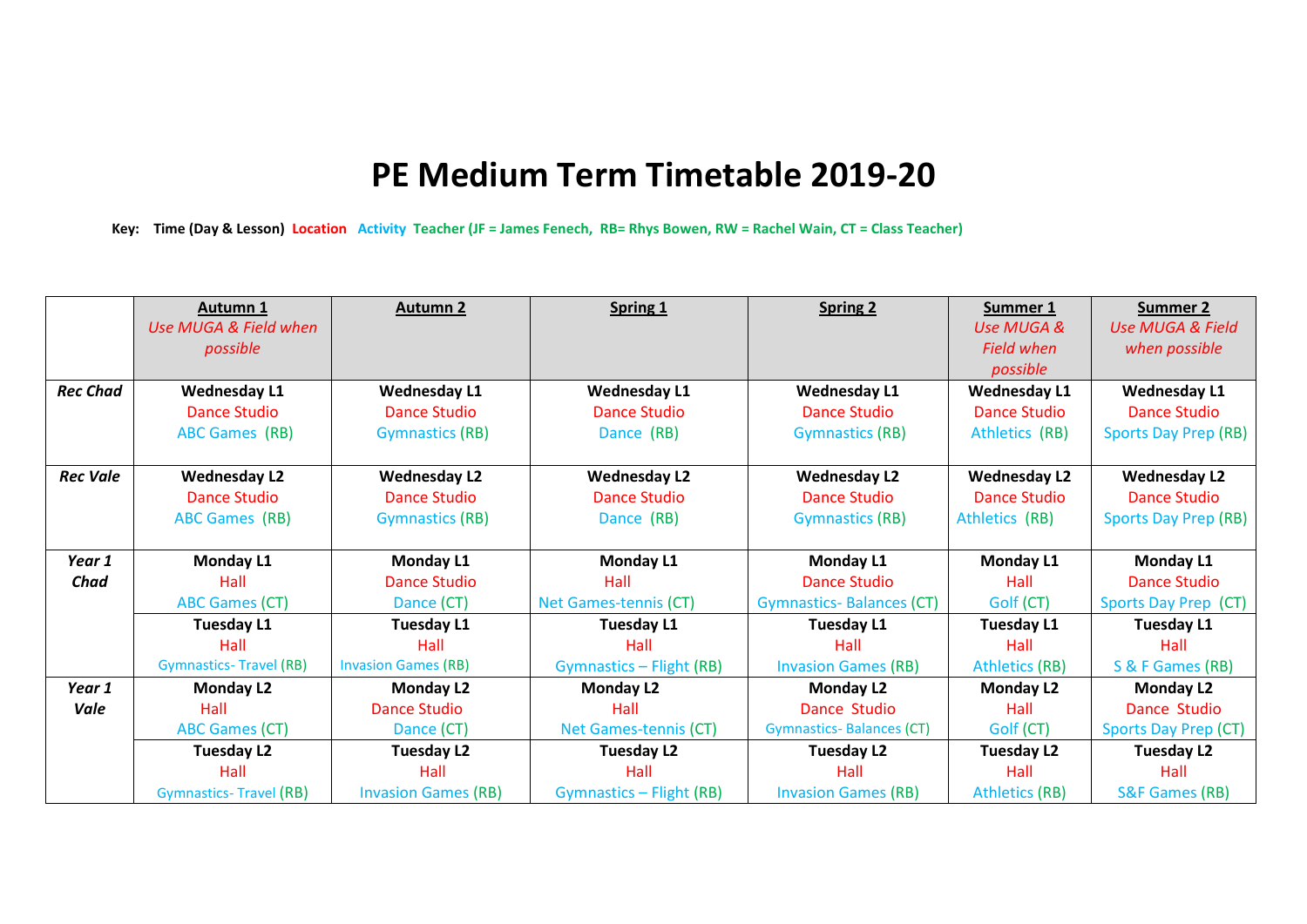| Year <sub>2</sub> | <b>Wednesday L1</b>            | <b>Wednesday L1</b>             | <b>Wednesday L1</b>                   | <b>Wednesday L1</b>               | <b>Wednesday L1</b>   | <b>Wednesday L1</b>        |
|-------------------|--------------------------------|---------------------------------|---------------------------------------|-----------------------------------|-----------------------|----------------------------|
| <b>Chad</b>       | Hall                           | Hall                            | Hall                                  | Hall                              | Hall                  | Hall                       |
|                   | Net Games tennis (CT)          | <b>Gymnastics (Flight) (CT)</b> | Invasion Games (benchball) (CT)       | <b>Gymnastics (Balances) (CT)</b> | <b>Athletics (CT)</b> | <b>Sports Day Prep(CT)</b> |
|                   | Friday L1                      | Friday L1                       | Friday L1                             | Friday L1                         | Friday L1             | Friday L1                  |
|                   | <b>Dance Studio</b>            | Hall                            | <b>Dance Studio</b>                   | Hall                              | <b>Dance Studio</b>   | Hall                       |
|                   | <b>Gymnastics (Rolls) (RB)</b> | <b>ABC Games (RB)</b>           | Dance (RB)                            | <b>Invasion Games (RB)</b>        | Golf (RB)             | <b>S &amp; F (RB)</b>      |
| Year <sub>2</sub> | <b>Wednesday L2</b>            | <b>Wednesday L2</b>             | <b>Wednesday L2</b>                   | <b>Wednesday L2</b>               | <b>Wednesday L2</b>   | <b>Wednesday L2</b>        |
| Vale              | Hall                           | Hall                            | Hall                                  | Hall                              | Hall                  | Hall                       |
|                   | Net Games tennis (CT)          | <b>Gymnastics (Flight) (CT)</b> | <b>Invasion Games (benchball)(CT)</b> | <b>Gymnastics (Balances) (CT)</b> | <b>Athletics (CT)</b> | <b>Sports Day Prep(CT)</b> |
|                   | Friday L <sub>2</sub>          | Friday L2                       | Friday L2                             | <b>Friday L2</b>                  | Friday L <sub>2</sub> | Friday L2                  |
|                   | <b>Dance Studio</b>            | Hall                            | <b>Dance Studio</b>                   | Hall                              | <b>Dance Studio</b>   | Hall                       |
|                   | <b>Gymnastics (Rolls) (RB)</b> | <b>ABC Games (RB)</b>           | Dance (RB)                            | <b>Invasion Games (RB)</b>        | Golf (RB)             | <b>S &amp; F (RB)</b>      |
| Year <sub>3</sub> | Monday 1                       | Monday 1                        | Monday 1                              | Monday 1                          | Monday 1              | Monday 1                   |
| <b>Chad</b>       | <b>Dance Studio</b>            | Hall                            | <b>Dance</b>                          | Hall                              | <b>Dance Studio</b>   | Hall                       |
|                   | <b>Gymnastics Travel (CT)</b>  | <b>Invasion Games (CT)</b>      | Dance (CT)                            | <b>Gymnastics Balance (CT)</b>    | Athletics (CT)        | S&F Games (CT)             |
|                   | <b>Wednesday L4</b>            | <b>Wednesday L4</b>             | <b>Wednesday L4</b>                   | <b>Wednesday L4</b>               | <b>Wednesday L4</b>   | <b>Wednesday L4</b>        |
|                   | <b>BC Pool</b>                 | <b>BC Pool</b>                  | <b>BC Pool</b>                        | <b>BC Pool</b>                    | <b>BC Pool</b>        | <b>BC Pool</b>             |
|                   | Swimming (RB)                  | Swimming (RB)                   | Swimming (RB)                         | Swimming (RB)                     | Swimming (RB)         | Swimming (RB)              |
| Year <sub>3</sub> | <b>Wednesday L5</b>            | <b>Wednesday L5</b>             | <b>Wednesday L5</b>                   | <b>Wednesday L5</b>               | <b>Wednesday L5</b>   | <b>Wednesday L5</b>        |
| Vale              | <b>BC Pool</b>                 | <b>BC Pool</b>                  | <b>BC Pool</b>                        | <b>BC Pool</b>                    | <b>BC Pool</b>        | <b>BC Pool</b>             |
|                   | Swimming (RB)                  | Swimming (RB)                   | Swimming (RB)                         | Swimming (RB)                     | Swimming (RB)         | Swimming (RB)              |
|                   | Friday 4                       | Friday 4                        | Friday 4                              | Friday 4                          | Friday 4              | Friday 4                   |
|                   | Hall                           | Hall                            | Hall                                  | Hall                              | Hall                  | Hall                       |
|                   | <b>Invasion Games (RB)</b>     | <b>Gymnastics (RB)</b>          | Dance (RB)                            | <b>Gymnastics (RB)</b>            | Athletics (RB)        | <b>S&amp;F Games (RB)</b>  |
| Year 4            | <b>Monday L2</b>               | <b>Monday L2</b>                | <b>Monday L2</b>                      | <b>Monday L2</b>                  | <b>Monday L2</b>      | <b>Monday L2</b>           |
| Chad              | <b>Dance Studio</b>            | Hall                            | <b>Dance Studio</b>                   | Hall                              | <b>Dance Studio</b>   | Hall                       |
|                   | <b>Gymnastics - Sequences</b>  | <b>Invasion Games (RW)</b>      | <b>Gymnastics - Balances (RW)</b>     | <b>Invasion Games (RW)</b>        | Golf (RW)             | <b>S&amp;F Games (RW)</b>  |
|                   | (RW)                           | + Catch up swimming (RB)        | + Catch up swimming (RB)              | + Catch up swimming (RB)          | + Catch up            | + Catch up swimming        |
|                   | + Catch up swimming (RB)       |                                 |                                       |                                   | swimming (RB)         | (RB)                       |
|                   |                                |                                 |                                       |                                   |                       |                            |
|                   |                                |                                 |                                       |                                   |                       |                            |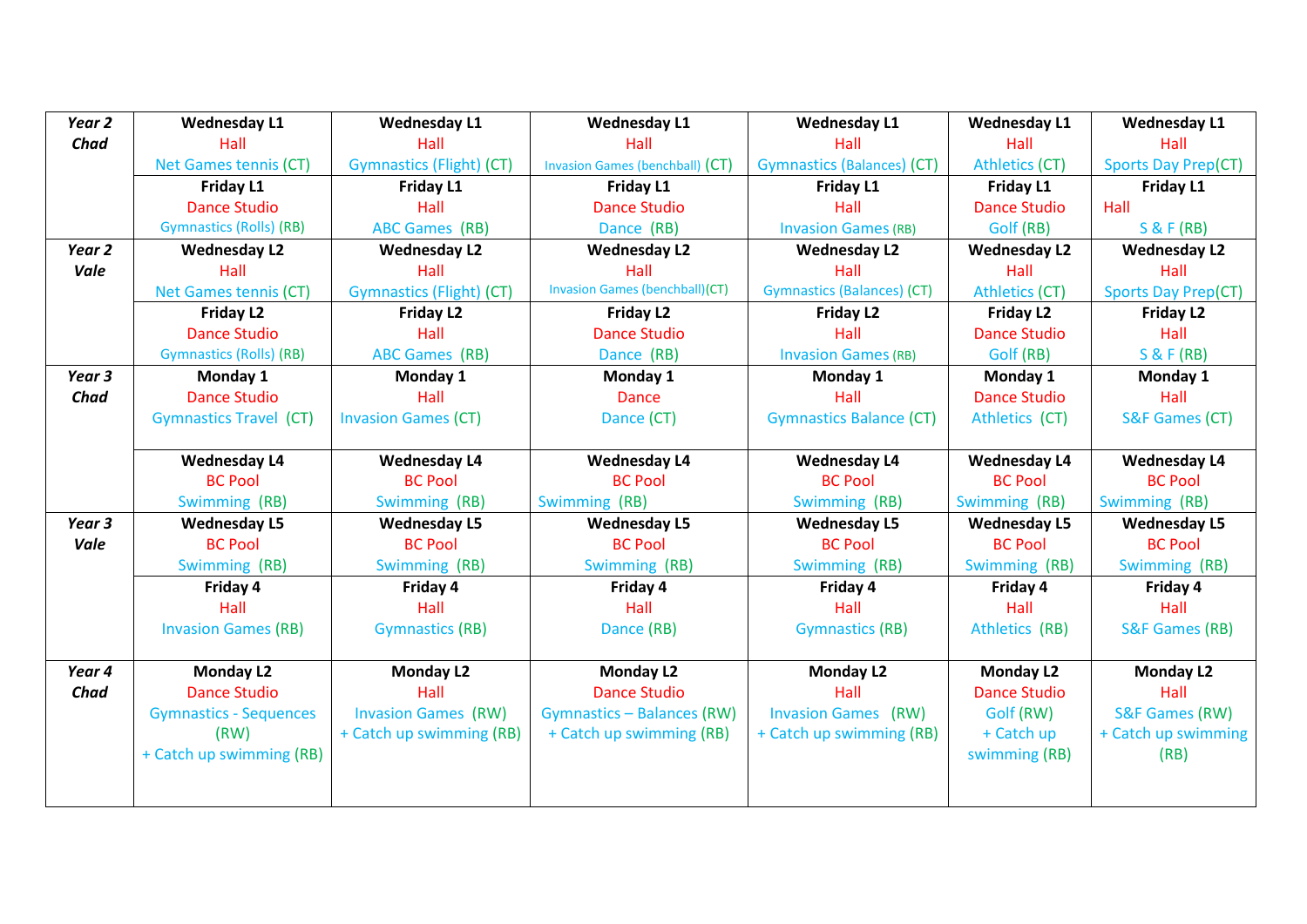|             | Friday L1                     | Friday L1                       | Friday L1                         | <b>Friday L1</b>             | Friday L1             | Friday L1                   |
|-------------|-------------------------------|---------------------------------|-----------------------------------|------------------------------|-----------------------|-----------------------------|
|             | Hall                          | <b>Dance Studio</b>             | Hall                              | <b>Dance Studio</b>          | Hall                  | <b>Dance Studio</b>         |
|             | Net Games - Tennis (CT)       | <b>Gymnastics - Flight (CT)</b> | Net Games - Volleyball (CT)       | <b>Dance</b>                 | <b>Athletics (CT)</b> | Sports Day Pep (CT)         |
|             |                               |                                 |                                   | (CT)                         |                       |                             |
| Year 4      | <b>Monday L2</b>              | <b>Monday L2</b>                | <b>Monday L2</b>                  | <b>Monday L2</b>             | <b>Monday L2</b>      | <b>Monday L2</b>            |
| Vale        | <b>Dance Studio</b>           | Hall                            | <b>Dance Studio</b>               | Hall                         | <b>Dance Studio</b>   | Hall                        |
|             | <b>Gymnastics - Sequences</b> | <b>Invasion Games (RH)</b>      | <b>Gymnastics - Balances (RH)</b> | <b>Invasion Games</b> (RH)   | Golf (RH)             | <b>S&amp;F Games (RH)</b>   |
|             | (RH)                          | + Catch up swimming (RB)        | + Catch up swimming (RB)          | + Catch up swimming (RB)     | + Catch up            | + Catch up swimming         |
|             | + Catch up swimming (RB)      |                                 |                                   |                              | swimming (RB)         | (RB)                        |
|             | Friday L2                     | Friday L2                       | Friday L2                         | <b>Friday L2</b>             | Friday L2             | Friday L2                   |
|             | Hall                          | <b>Dance Studio</b>             | Hall                              | <b>Dance Studio</b>          | Hall                  | <b>Dance Studio</b>         |
|             | Net Games - Tennis (CT)       | Gymnastics - Flight (CT)        | Net Games - Volleyball (CT)       | Dance (CT)                   | <b>Athletics (CT)</b> | Sports Day Pep (CT)         |
| Year 5      | Wednesday L4                  | Wednesday L4                    | Wednesday L4                      | <b>Wednesday L4</b>          | Wednesday L4          | Wednesday L4                |
| <b>Chad</b> | Hall                          | Hall                            | Hall                              | Hall                         | Hall                  | Hall                        |
|             | Net Games - tennis (CT)       | Dance (CT)                      | <b>Invasion Games - benchball</b> | <b>Gymnastics - Balances</b> | Golf (CT)             | <b>Sports Day Prep (CT)</b> |
|             |                               |                                 | (CT)                              | (CT)                         |                       |                             |
|             | Thursday L1                   | <b>Thursday L1</b>              | <b>Thursday L1</b>                | Thursday L1                  | Thursday L1           | Thursday L1                 |
|             | Hall                          | Hall                            | Hall                              | Hall                         | Hall                  | Hall                        |
|             | <b>Invasion Games (RB)</b>    | <b>Gymnastics (RB)</b>          | Net Games (RB)                    | <b>Invasion Games (RB)</b>   | <b>Athletics (RB)</b> | <b>S&amp;F Games (RB)</b>   |
| Year 5      | Monday L4                     | Monday L4                       | Monday L4                         | Monday L4                    | Monday L4             | Monday L4                   |
| Vale        | Hall                          | Hall                            | Hall                              | Hall                         | Hall                  | Hall                        |
|             | Net Games - tennis (RB)       | Dance (RB)                      | <b>Invasion Games - benchball</b> | <b>Gymnastics - Balances</b> | Golf (RB)             | <b>Sports Day Prep (RB)</b> |
|             |                               |                                 | (RB)                              | (RB)                         |                       |                             |
|             | <b>Thursday L2</b>            | Thursday L2                     | <b>Thursday L2</b>                | Thursday L2                  | <b>Thursday L2</b>    | <b>Thursday L2</b>          |
|             | Hall                          | Hall                            | Hall                              | Hall                         | Hall                  | Hall                        |
|             | <b>Invasion Games (RB)</b>    | <b>Gymnastics (RB)</b>          | <b>Net Games (RB)</b>             | <b>Invasion Games (RB)</b>   | <b>Athletics (RB)</b> | <b>S&amp;F Games (RB)</b>   |
| Year 6      | <b>Tuesday L4</b>             | <b>Tuesday L4</b>               | <b>Tuesday L4</b>                 | <b>Tuesday L4</b>            | <b>Tuesday L4</b>     | <b>Tuesday L4</b>           |
| <b>Chad</b> | Hall                          | Hall                            | Hall                              | Hall                         | Hall                  | Hall                        |
|             | <b>Gymnastics (RB)</b>        | Dance (RB)                      | <b>Gymnastics (RB)</b>            | <b>Gymnastics (RB)</b>       | <b>Net Games (RB)</b> | S&F Games (RB)              |
|             | Thursday L5                   | <b>Thursday L5</b>              | Thursday L5                       | Thursday L5                  | Thursday L5           | Thursday L5                 |
|             | Hall                          | Hall                            | Hall                              | Hall                         | Hall                  | Hall                        |
|             | <b>Invasion Games (RB)</b>    | <b>Invasion Games (RB)</b>      | <b>Net Games(RB)</b>              | <b>Invasion Games (RB)</b>   | <b>Athletics (RB)</b> | <b>S&amp;F Games (RB)</b>   |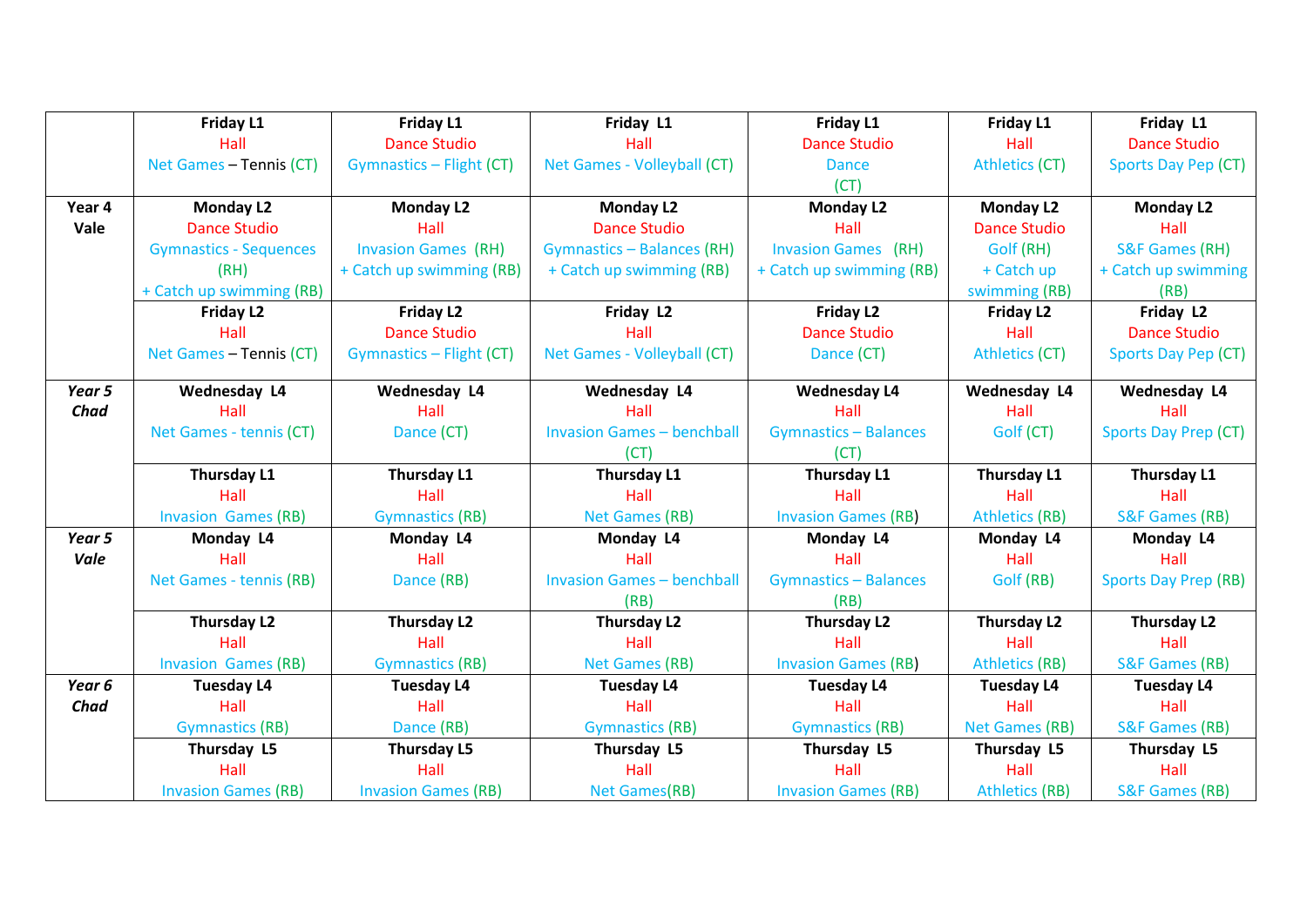| Year <sub>6</sub> | <b>Tuesday L5</b>          | <b>Tuesday L5</b>          | Tuesday L5        | <b>Tuesday L5</b>          | Tuesday L5            | <b>Tuesday L5</b>         |
|-------------------|----------------------------|----------------------------|-------------------|----------------------------|-----------------------|---------------------------|
| Vale              | Hall                       | Hall                       | Hall              | Hall                       | Hall                  | Hall                      |
|                   | <b>Gymnastics (RB)</b>     | Dance (RB)                 | <b>Gymnastics</b> | <b>Gymnastics (RB)</b>     | Net Games (RB)        | <b>S&amp;F Games (RB)</b> |
|                   |                            |                            | (RB)              |                            |                       |                           |
|                   | Thursday L4                | Thursday L4                | Thursday L4       | Thursday L4                | Thursday L4           | Thursday L4               |
|                   | Hall                       | Hall                       | Hall              | Hall                       | Hall                  | Hall                      |
|                   | <b>Invasion Games (RB)</b> | <b>Invasion Games (RB)</b> | Net Games(RB)     | <b>Invasion Games (RB)</b> | <b>Athletics (RB)</b> | <b>S&amp;F Games (RB)</b> |

**The units scheduled for Autumn 1 & Summer 1 & 2 can be taught both inside and outside depending on the weather. If the weather is good enough to teach outside then the onus is the teacher timetabled to use the hall to relocate their class outside. This will allow classes scheduled for the dance studio to take advantage of the extra space available in the hall.** 

**This time table is has been designed to enable the teacher deliver the 4 strands of knowledge, skills and understanding in PE across the 4 (KS1) / 5 (KS1) units outlined in the curriculum. The teacher does not necessarily have to follow this schedule but if changes are made please ensure that:**

- **a) The units scheduled to be taught in the dance studio (dance and gymnastics) are not swapped for Athletics, S&F, N&W or Invasion Game Units as it is impossible to teach these activities effectively in this space.**
- **b) If you share responsibility for delivering PE with another member of staff you must inform them of any schedule changes made so that units aren't repeated.**

**There are a number of schemes of work across KS1&2 saved on the T drive. If you are delivering a unit of PE & need support with planning use the resources already provided. Please don't hesitate to contact me if you need further assistance with planning, delivering or assessing PE lessons.**

**Finally, if the Y3 & 4 classes have completed their swimming course by the summer term there may be a swimming slot available on Monday mornings / Wednesday afternoon for the Y2 classes during Summer 1 and Summer 2. This could provide Y2 pupils with up to 10 swimming lessons this year.** 

## *Unit Overviews:*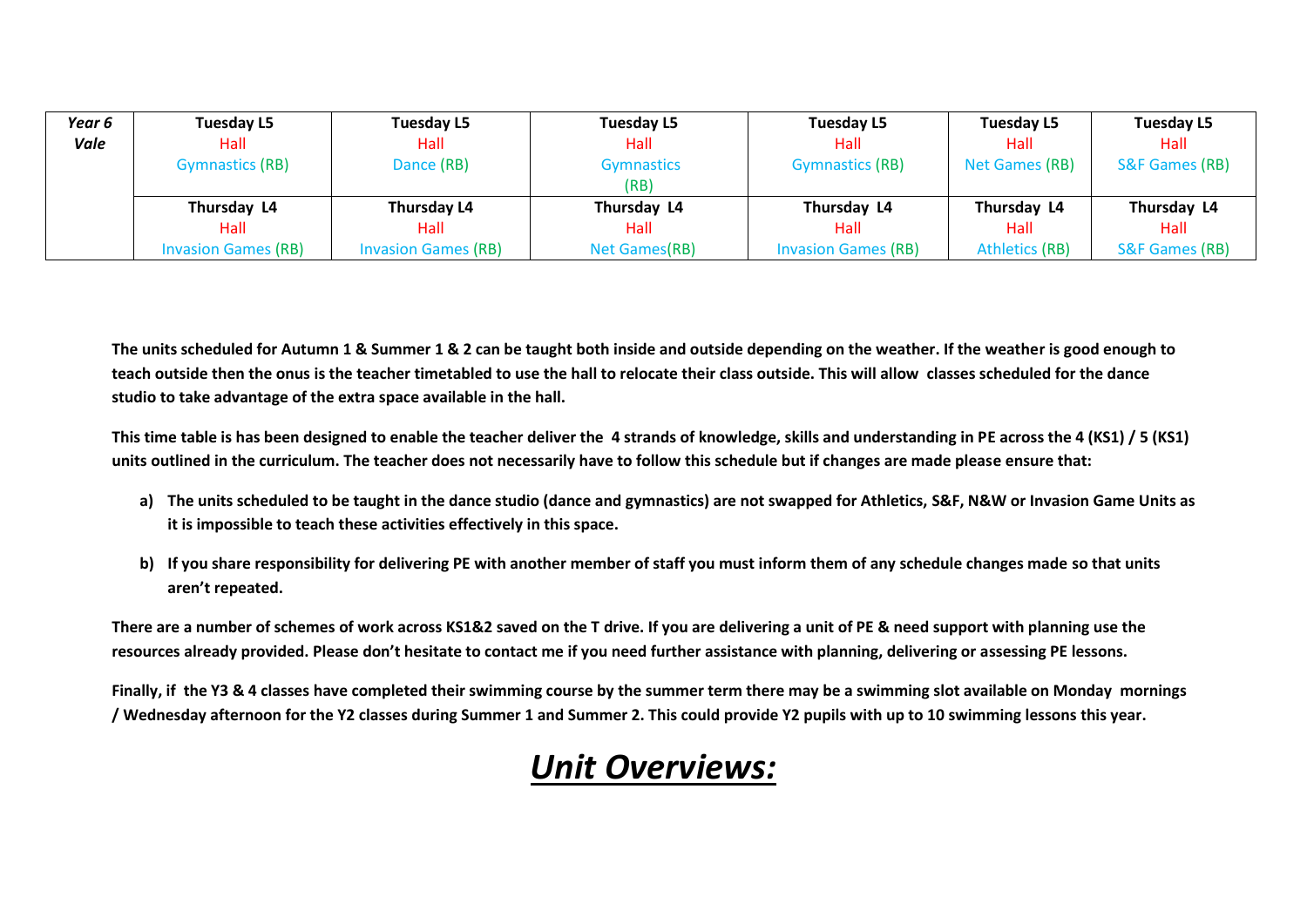PE will be utilised at EYFS stage to reinforce learning through play. Pupils will become more independent as they learn to dress themselves for lessons. They will develop social interaction skills by working in groups & teams. They will get used to transition from one learning location to another & recognise that classroom rules apply in PE lessons in the hall/studio/field in exactly the same way they do in the classroom. Class room learning (knowing left from right, counting scores, recognising colours, learning & applying new vocabulary) will be reinforced during PE activities.

| <b>Reception.</b> |                                                                                                                                                                                                                                                                                                                                                                                                                    |  |  |
|-------------------|--------------------------------------------------------------------------------------------------------------------------------------------------------------------------------------------------------------------------------------------------------------------------------------------------------------------------------------------------------------------------------------------------------------------|--|--|
| <b>Activity</b>   | <b>Unit Objective</b>                                                                                                                                                                                                                                                                                                                                                                                              |  |  |
| <b>ABC Games</b>  | Explore different methods of travel. Travel at different speeds & change direction. Understand<br>the concept of balance & apply it to movement/using apparatus. Develop ball tracking skills/<br>H2E co-ordination. Experiment with sending & receiving techniques. Combine movements<br>using different body parts. Recognise & manipulate sports equipment. Introduction to the<br>health benefits of exercise. |  |  |
| <b>Gymnastics</b> | Explore different methods of travel & flight. Recongnise & replicate the 5 fundamental shapes.<br>Experiment with combining whole body movements. Understand the concept of balance &<br>apply it to movement/using apparatus.                                                                                                                                                                                     |  |  |
| <b>Dance</b>      | Experiment with the idea of movement representing an idea/mood. Experiment with<br>combining movements. Replicate movements. Explore the concept of rhythm & moving in<br>time to a beat. Respond to a stimulus. Understand that different cultures have different types<br>of dance.                                                                                                                              |  |  |
| <b>Athletics</b>  | Introduction to structured competitive activity. Explore how to combine whole body<br>movements. Learn to replicate actions. Learning to perform at maximum levels. Recognising<br>the effect that exercise has on the body.                                                                                                                                                                                       |  |  |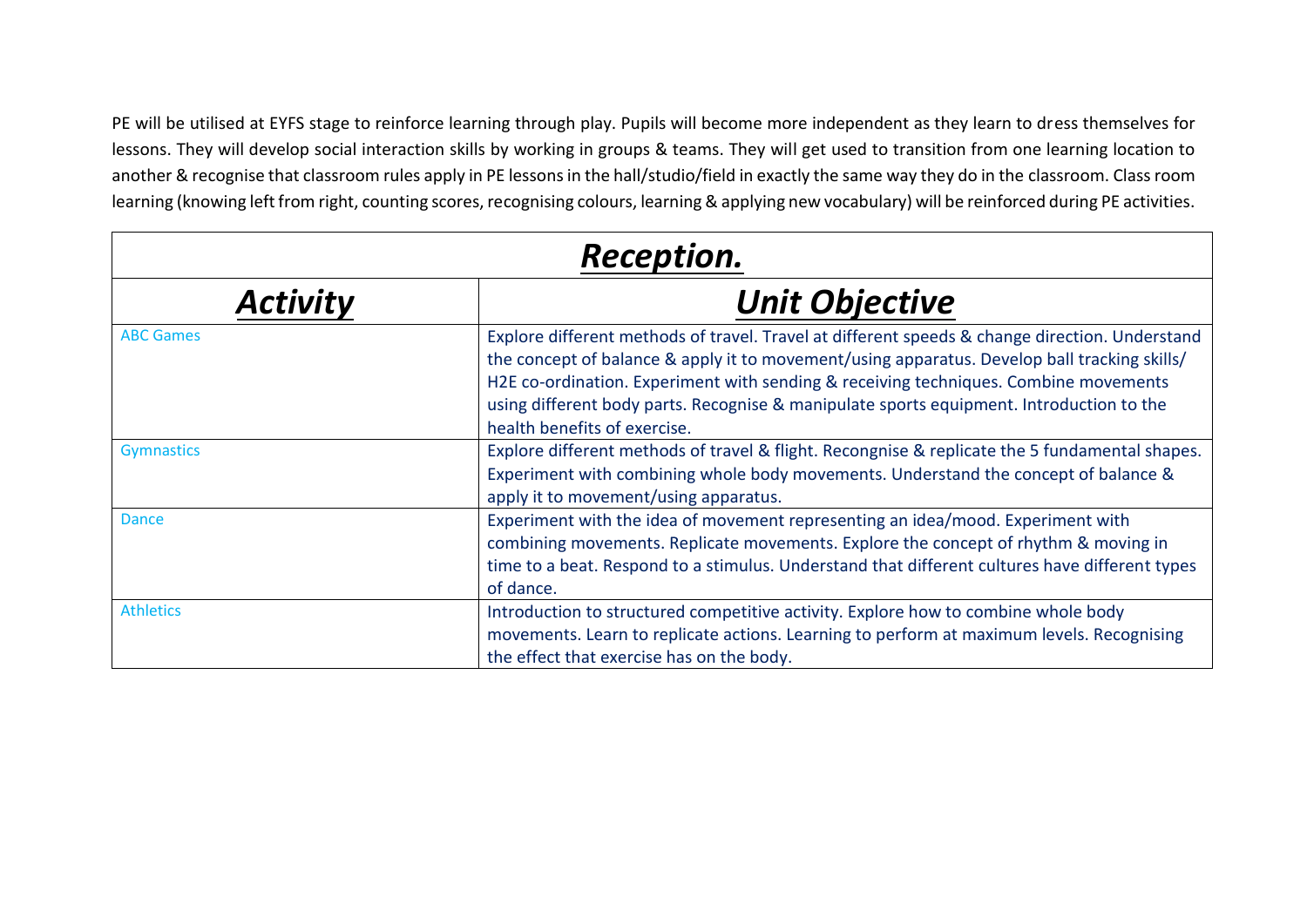In Year 1 an emphasis will be placed on enhancing H2E co-ordination & spatial awareness. Pupils will be expected to throw (underarm) & catch a fed pass with increasing consistency. Through gymnastics, dance & athletics pupils will learn to combine their movements with improving control. They will become familiar with the basic shapes & movements in gymnastics and simple compositional elements in dance, identifying them & replicating them. Throughout the year they will become increasingly aware of the importance of PE as part of a health active lifestyle & how to exercise safely.

|                                      | Year 1.                                                                                                                                                                                                                                                                                                      |
|--------------------------------------|--------------------------------------------------------------------------------------------------------------------------------------------------------------------------------------------------------------------------------------------------------------------------------------------------------------|
| <b>Activity</b>                      | <b>Unit Objective</b>                                                                                                                                                                                                                                                                                        |
| <b>ABC Games</b>                     | Move with control around obstacles. Change direction when traveling at speed. Develop H2E co-<br>ordination so that object can be struck/thrown with increasing consistency. Learn to manipulate a<br>range of bats & rackets. Throw with increasing accuracy & power. Developing catching techniques        |
| <b>Gymnastics</b>                    | Copy & explore basic actions with some control & co-ordination. Begin to choose & link basic actions<br>to create short sequences. Be able to recognise & use space appropriately. Carry & work on apparatus<br>safely. Begin experimenting with balance. Watch & discuss their own work & that of my peers. |
| <b>Dance</b>                         | Copy & explore basic body patterns & movements. Develop the ability to combine movements with<br>control. Remember & replicate simple dance steps. Move in time to a beat. Experiment with ideas of<br>unison, cannon & mirroring. Select own actions & link them to appropriate stimulus.                   |
| <b>Athletics</b>                     | Learn to run at different speeds. Replicate a standing long jump technique. Use different techniques to<br>throw an object using one hand. Recognise changes in their body during exercise.                                                                                                                  |
| <b>Invasion Games</b>                | Experiment with methods of traveling with a ball. Explore traveling at different speeds when in<br>possession of a ball. Experiment with way to change direction when travelling with a ball. Developing a<br>range of sending & receiving techniques. Introduction to team work.                            |
| <b>Net Games</b>                     | Develop H2E co-ordination so that object can be struck/thrown with increasing consistency. Improve<br>ball tracking & controlled movement. Learn to manipulate a range of bats & rackets. Learn to use<br>equipment safely.                                                                                  |
| <b>Striking &amp; Fielding Games</b> | Develop H2E co-ordination so that object can be struck/thrown with increasing consistency. Improve<br>ball tracking & controlled movement. Learn to manipulate a range of bats & rackets. Learn to use<br>equipment safely. Throw with increasing accuracy & power. Developing catching techniques           |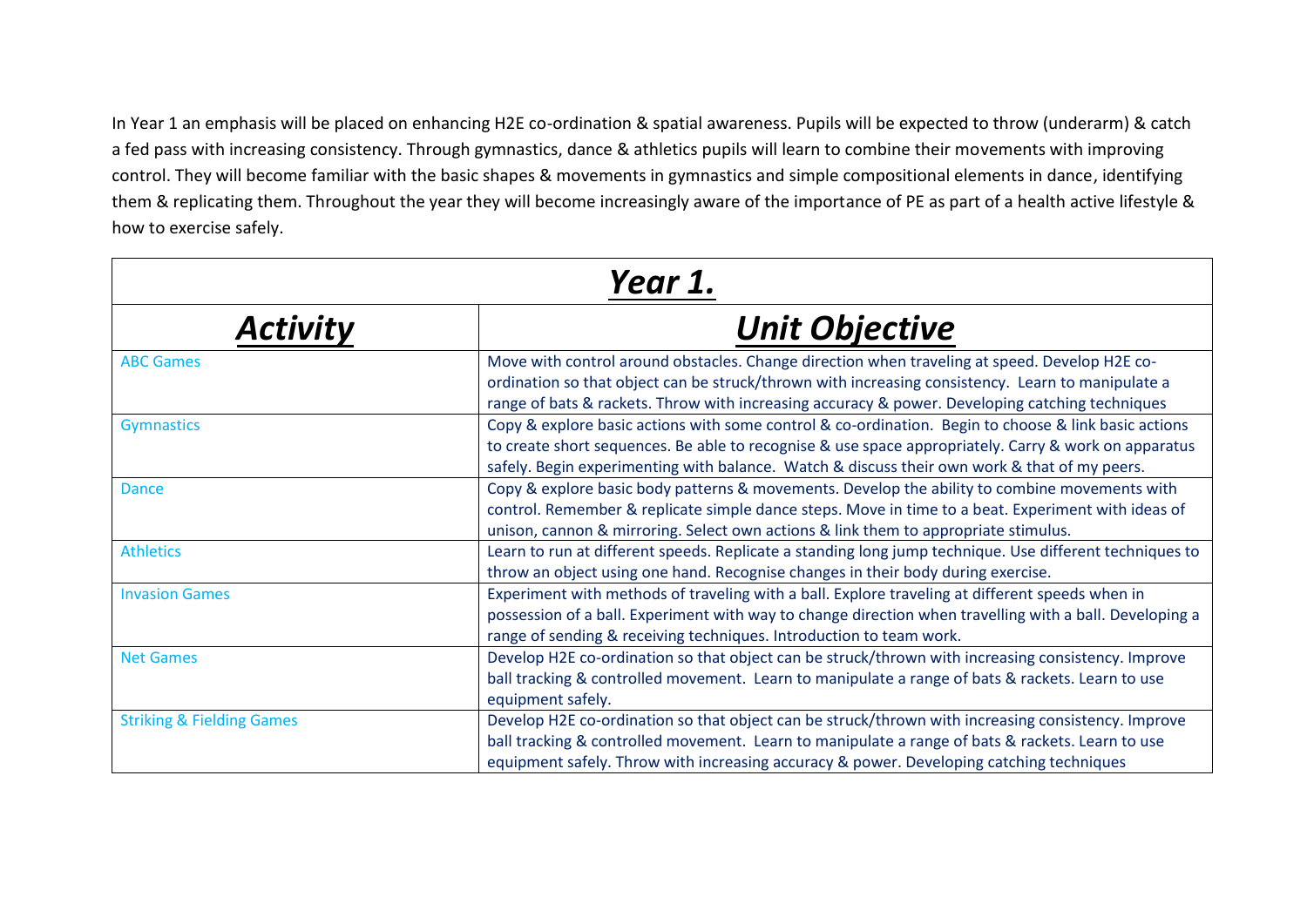The focus in lesson this year is about combining and applying previously learned skills to increasingly sport specific situations. This may include combining gymnastic movements to create sequences or applying hitting, catching & throwing techniques to playing quick cricket. Pupils will also be encouraged to reflect on their own performances & comment on the demonstrations of others.

| Year 2.                              |                                                                                                                                                                                                                                                                                                                                                              |  |  |
|--------------------------------------|--------------------------------------------------------------------------------------------------------------------------------------------------------------------------------------------------------------------------------------------------------------------------------------------------------------------------------------------------------------|--|--|
| <b>Activity</b>                      | <b>Unit Objective</b>                                                                                                                                                                                                                                                                                                                                        |  |  |
| <b>ABC Games</b>                     | Change speed & direction whilst running. Travel over/around obstacles at speed. Catch a range of objects sent at<br>different speeds/heights/trajectories. Strike a ball using a variety of rackets/bats. Send a pass using a range of<br>techniques with control & accuracy. Use hands & feet control/manipulate a ball. Land with control when<br>jumping. |  |  |
| <b>Gymnastics</b>                    | Copy, remember, explore & repeat simple actions varying speed & levels. Begin to select simple actions to<br>construct basic sequences. Start to identify the difference between their own performance & that of others,<br>explaining observations using specific vocabulary. Experiment with working in pairs/groups to develop<br>sequences/balances.     |  |  |
| <b>Dance</b>                         | Combine movements with control & co-ordination. Respond imaginatively to a variety of stimuli, with pupils<br>creating their own steps/sequences of movement. Experiment with the dynamics, levels, speed & direction of<br>movements. Begin discussing their own & others performance with simple vocabulary                                                |  |  |
| <b>Athletics</b>                     | Change speed & direction whilst running. Skip/Jump/Balance while travelling at speed. Jump accurately from a<br>standing position. Throw a variety of objects with one hand                                                                                                                                                                                  |  |  |
| <b>Invasion Games</b>                | Consistently control / catch a ball with control. Recognise team mates in space. Pass a ball to a team mate with<br>precision/accuracy. Start to recognise the different roles undertaken within a game. Experiment with defensive<br>techniques like tackling/intercepting a ball. Follow the rules of a games. Take part in opposed conditioned games      |  |  |
| <b>Net Games</b>                     | Strike a moving target. Track the flight of an object & move accordingly. Enhance racket control. Experiment with<br>different striking techniques. Strike a ball with increasing control & accuracy.                                                                                                                                                        |  |  |
| <b>Striking &amp; Fielding Games</b> | Catch/field a ball with consistency. Throw over/underarm with control & accuracy. Become aware of rules to<br>games like rounders/quick cricket etc - recognise ways to score & get opponents out. Observe and discuss<br>own/others performance.                                                                                                            |  |  |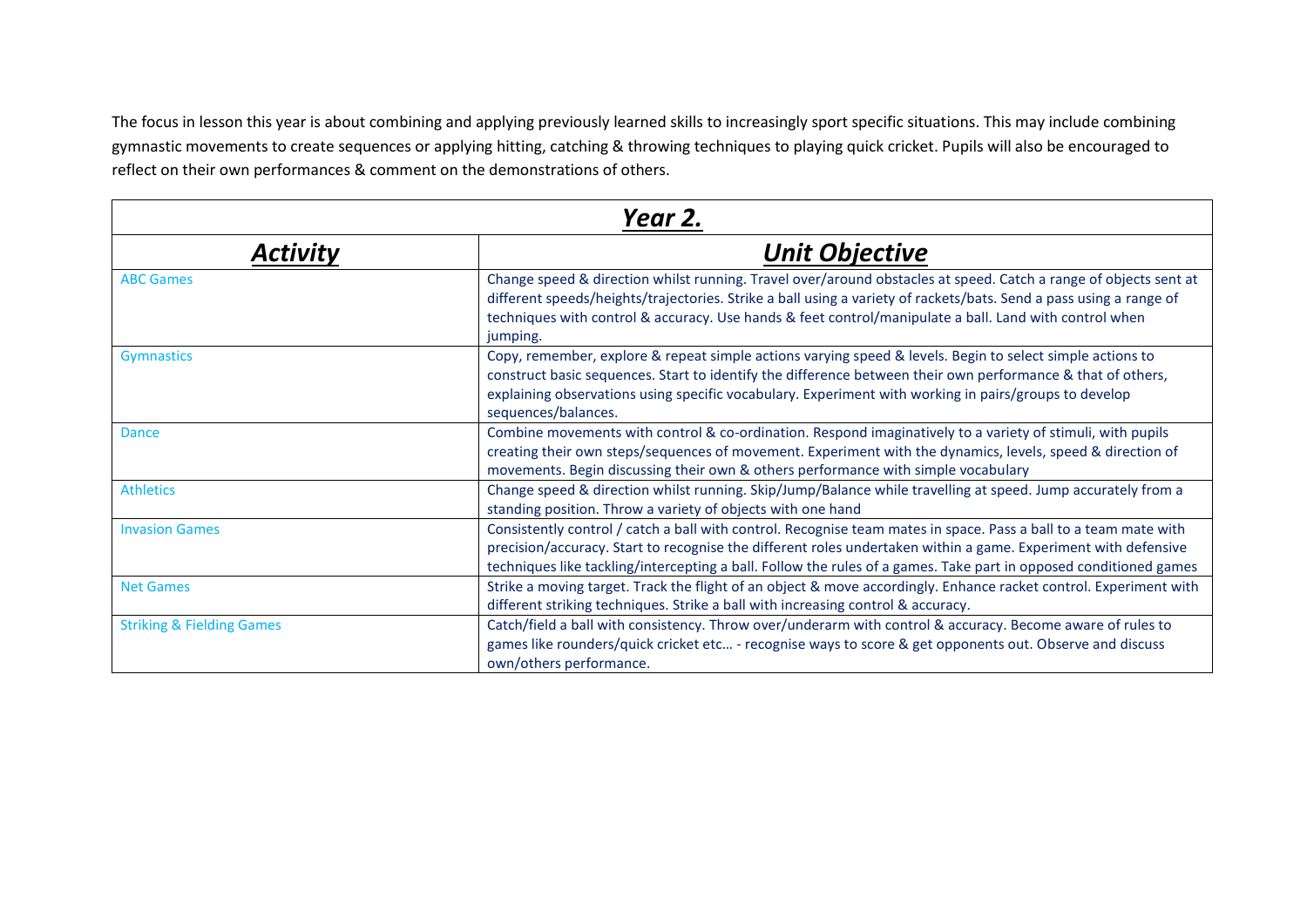In Year 3 pupils will begin to take greater ownership of their learning & become more innovative with their work. All pupils will have the opportunity to swim & learn off-site. This year will focus heavily on meeting the KS2 National Curriculum swimming objectives, with pupils attending swimming lessons once a week. In dance & gymnastics they will start to work in pairs/groups & choreograph their own sequences & routines. Pupils will be expected to use sport specific terminology when describing/reflecting on performances. They will also start to develop sport specific skills in net & wall/ striking & fielding/ invasion games & explore ways to outwit an opponent in opposed activities

|                                      | Year 3.                                                                                                                                                                                                                                                                                                                                                                                                                                                                                                                                                                                                                                                                                                                                             |
|--------------------------------------|-----------------------------------------------------------------------------------------------------------------------------------------------------------------------------------------------------------------------------------------------------------------------------------------------------------------------------------------------------------------------------------------------------------------------------------------------------------------------------------------------------------------------------------------------------------------------------------------------------------------------------------------------------------------------------------------------------------------------------------------------------|
| Activity                             | <b>Unit Objective</b>                                                                                                                                                                                                                                                                                                                                                                                                                                                                                                                                                                                                                                                                                                                               |
| Gymnastics                           | Experiment with choreographing sequences. Copy, remember, explore & repeat simple actions, and link & vary<br>ideas with control & co-ordination. Apply compositional ideas to sequences alone & with others. Describe their<br>own & others work noting similarities & differences. Make suggestions for improvements using appropriate<br>terminology. Set up & use equipment safely.                                                                                                                                                                                                                                                                                                                                                             |
| <b>Dance</b>                         | Improvise combinations of movements freely on their own & with a partner. Translate ideas from a variety of<br>stimuli into movement. Compare, develop & adapt movement & motifs to create longer dances. Use dance<br>vocabulary to compare & improve work                                                                                                                                                                                                                                                                                                                                                                                                                                                                                         |
| <b>Athletics</b>                     | Run at a speed appropriate to the distance being run. Combine movements to perform a running & triple jump.<br>Demonstrate a range of throwing actions using a variety of objects                                                                                                                                                                                                                                                                                                                                                                                                                                                                                                                                                                   |
| <b>Invasion Games</b>                | Begin to influence opposed conditioned game. Control and catch a ball with movement. Accurately pass to<br>someone else using different techniques. Dribble the ball away from opponents. Begin to recognise scoring<br>opportunities. Undertake offensive & defensive roles. Begin communicating & working as part of a team                                                                                                                                                                                                                                                                                                                                                                                                                       |
| <b>Net Games</b>                     | Develop decision making. Learn the basic rule to a range of net games. Apply skills & techniques in opposed<br>situations. Begin anticipating where the ball will travel & move accordingly.                                                                                                                                                                                                                                                                                                                                                                                                                                                                                                                                                        |
| <b>Striking &amp; Fielding Games</b> | Recognise space in the field. Begin to understand the roles & different skills required to field in different<br>positions. Begin communicating & working as part of a team. Strike a ball using a variety of bats. Catch a struck<br>ball with increasing consistency                                                                                                                                                                                                                                                                                                                                                                                                                                                                              |
| Swimming                             | LA: Understand how to play safely & develop confidence in the water. Swim in deeper water with the aid of<br>floats. Swim distances of 10m+ in shallower water without floats. Explore ways to enter the water. Experiment<br>with floating & gliding without buoyancy aids.<br>MA: Pupils develop the range of strokes they are able to perform. Swim in deeper water without the aid of floats.<br>Swim distances of 20m+ without floats. Learn how to enter deeper water safely.<br>GD: Tread water for 30 seconds then swim 50m unaided. Perform a variety of strokes with sound techniques. Dive & enter<br>deep water safely using other entry methods. Swim through/under obstacles below the water. Retrieve objects from the pool<br>floor |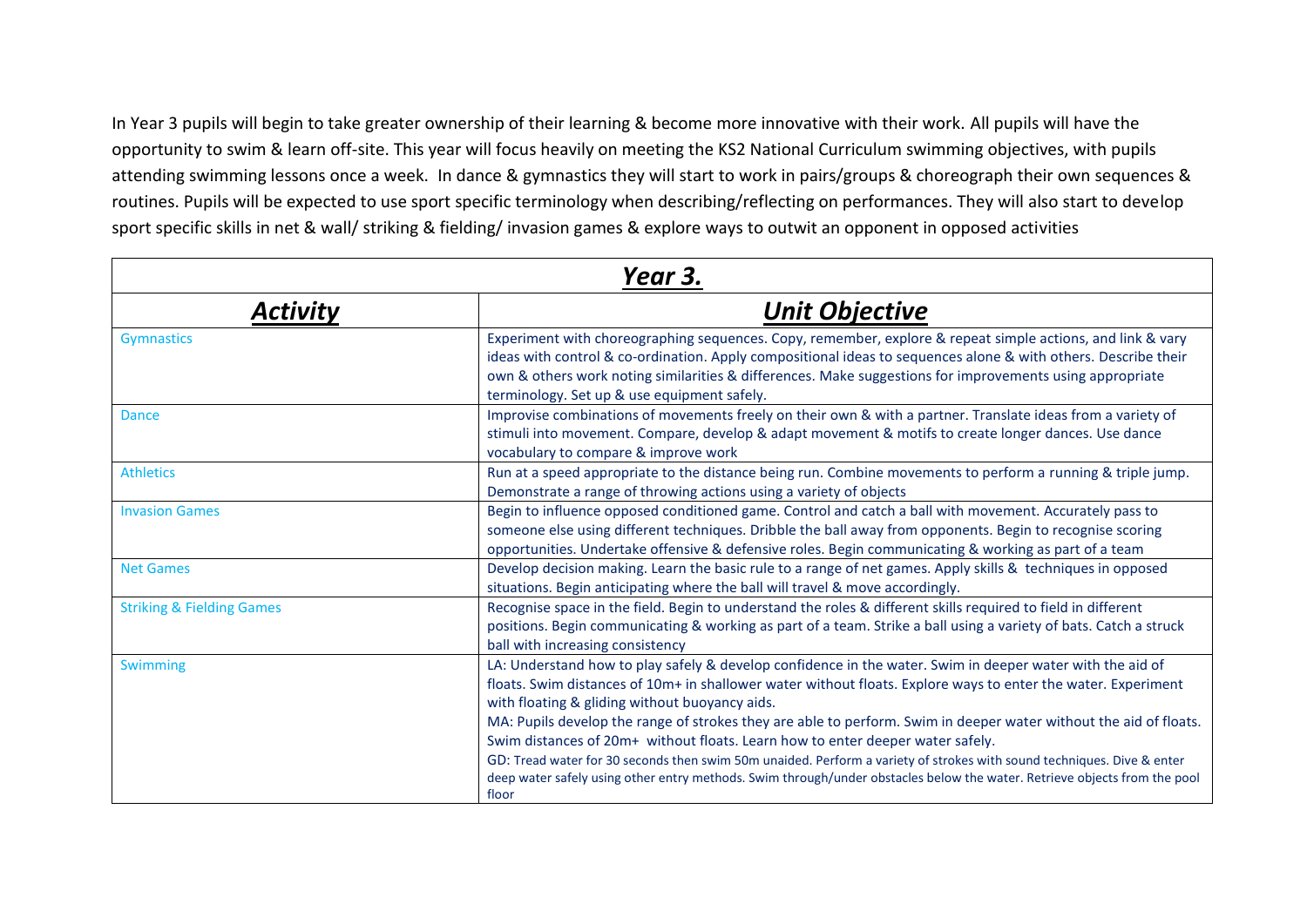In Year 4 pupils begin to combine their learning in science with PE. Knowledge/Understanding of anatomy & physiology will be combined into warm ups. Pupils will begin to undertake a wider range of roles in lessons, with pupil coaching/peer assisted learning becoming a key aspect of gymnastic & athletic units. Games activities will become more competitive, with greater emphasis being placed on pupils learning ways to outwit an opponent. Pupils not who have not previously reached KS2 expected levels in swimming will start to develop range of strokes and experiment with ways to enter deeper water safely.

| Year 4.                              |                                                                                                                                                                                                                                                                                                                                                                                                                                                          |  |  |
|--------------------------------------|----------------------------------------------------------------------------------------------------------------------------------------------------------------------------------------------------------------------------------------------------------------------------------------------------------------------------------------------------------------------------------------------------------------------------------------------------------|--|--|
| <b>Activity</b>                      | <b>Unit Objective</b>                                                                                                                                                                                                                                                                                                                                                                                                                                    |  |  |
| <b>Gymnastics</b>                    | Work individually & in groups to choreograph sequences. With fluency & control combine travel, flight & balance<br>in imaginative & innovative ways. Utilise apparatus in sequences. Work as 'Pupil Coaches' observing peers<br>perform & offering feedback. Develop inverted balances Learn to safely 'support' partners with inverted<br>balances. Use scientific/sport specific terminology to describe performances, offering constructive feedback. |  |  |
| <b>Dance</b>                         | Dancing in classrooms: Work in groups to perform choreographed sequences with partners groups. Remove<br>gender barriers. Move with fluency & rhythm, combining movements in an aesthetically pleasing manner.<br>Recognise & incorporate a variety of compositional elements in performances. Use dance vocabulary to compare<br>& improve work                                                                                                         |  |  |
| <b>Athletics</b>                     | Refine techniques in order to enhance performance. Work as 'Pupil Coaches' observing peers perform & offering<br>feedback. Use scientific & sport specific terminology to describe performance & identify areas of improvement.                                                                                                                                                                                                                          |  |  |
| <b>Invasion Games</b>                | Begin scoring & officiating competitive games. Improve spatial awareness & positional understanding in opposed<br>activities. Recognise S&Ws & select positions/roles within a team accordingly. Work effectively with team mates.<br>Enhance decision making, understanding when to apply passing/receiving/tackling/shooting techniques in game<br>situations. Begin recognising/applying ways to outwit an opponent in opposed activities.            |  |  |
| <b>Net Games</b>                     | Improve positional awareness, which will impact on movement & shot selection. Develop understanding of<br>defensive/offensive shots. Begin scoring & officiating competitive games. Begin recognising/applying ways to<br>outwit an opponent in opposed activities.                                                                                                                                                                                      |  |  |
| <b>Striking &amp; Fielding Games</b> | Enhance decision making, understanding when to apply fielding/catching/throwing/striking techniques in game<br>situations. Throw under/overarm with power, control & accuracy. Learn to manipulate a ball using different types<br>of bats. Identify S&Ws and use sport specific terminology to describe performance. Begin recognising/applying<br>ways to outwit an opponent in opposed activities.                                                    |  |  |
| <b>Swimming</b>                      | Pupils develop the range of strokes they are able to perform. Swim in deeper water without the aid of floats.<br>Swim distances of 20m+ without floats. Learn how to enter deeper water safely. Experiment with life saving skills                                                                                                                                                                                                                       |  |  |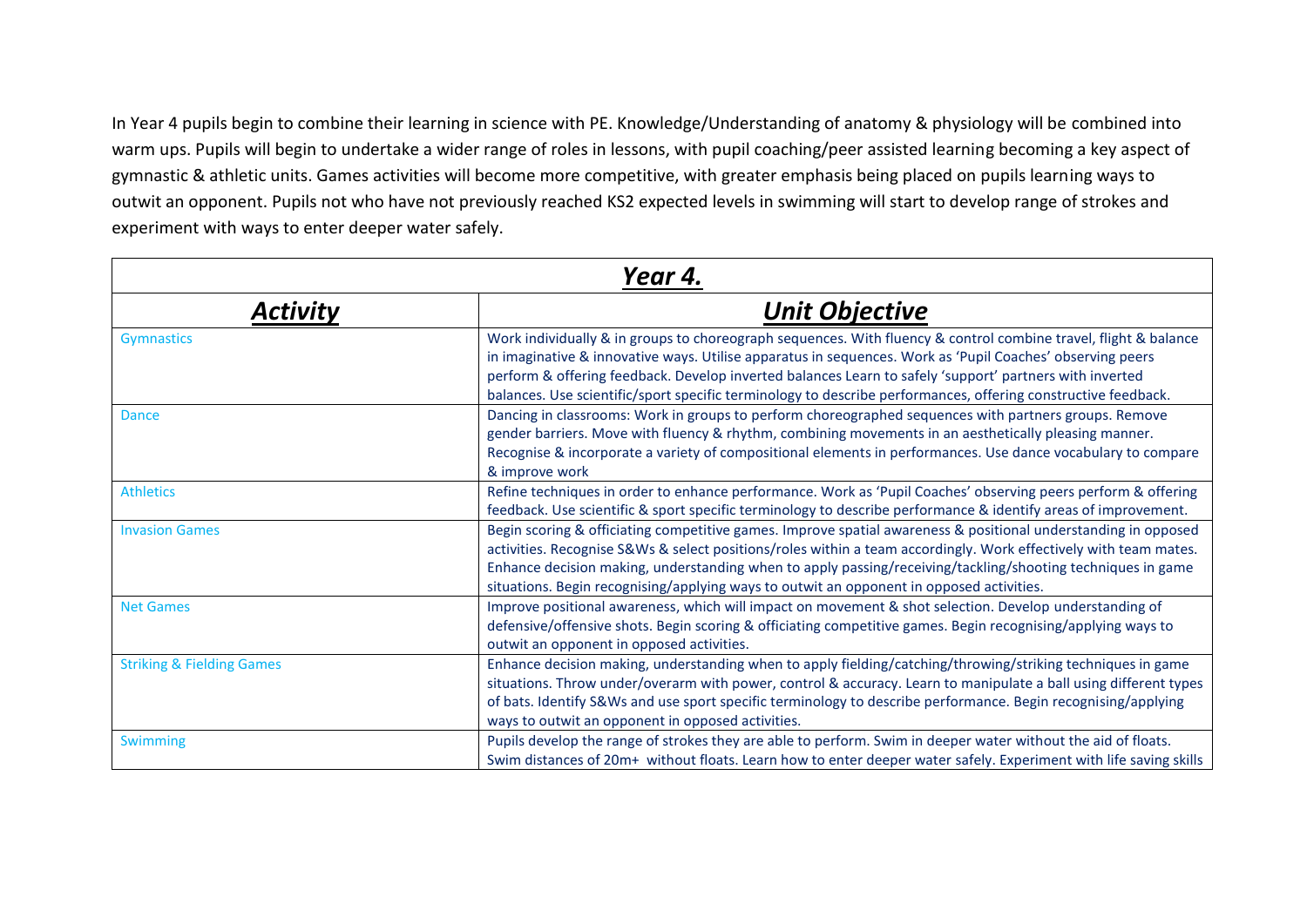In Year 5 pupils take on greater ownership of their learning. They will be taught how, then expected to lead their own warm ups & cool downs. They will begin to understand the impact exercise has on their body by linking this to their learning in science. This in turn helps to develop an understanding of the role exercise take in a healthy, active lifestyle. More able pupils will be pushed towards leadership roles & learn how they can have a positive impact on the performance of their peers. The focus of games based lessons will be applying techniques learned to competitive situations & outwitting an opponent. Dance, gymnastic & athletics units will focus on refining techniques & combining increasingly complex movements with precision, fluency & control.

|                                      | Year 5.                                                                                                                                                                                                                                                                                                                                                                                                                                                                                                                      |
|--------------------------------------|------------------------------------------------------------------------------------------------------------------------------------------------------------------------------------------------------------------------------------------------------------------------------------------------------------------------------------------------------------------------------------------------------------------------------------------------------------------------------------------------------------------------------|
| <b>Activity</b>                      | <b>Unit Objective</b>                                                                                                                                                                                                                                                                                                                                                                                                                                                                                                        |
| <b>Gymnastics</b>                    | Link ideas, skills & techniques with control, precision & fluency when performing basic skills individually or as part of a group.<br>Demonstrate an understanding of composition by performing more complex sequences. Use scientific/sport specific<br>terminology to describe how to refine, improve & modify performances. Utilise apparatus effectively as part of individual &<br>group sequences. Demonstrate specific aspects of warm-up & describe effects of exercise on the body using appropriate<br>vocabulary. |
| <b>Dance</b>                         | Produce aesthetically pleasing routines. To demonstrates precision, control & fluency in response to a stimuli. Demonstrate<br>the ability to vary dynamics & develop actions with a partner or as part of a group. Pupils will be able to continually<br>demonstrate rhythm & spatial awareness. Use dance specific terminology when describing what they see. Respond to<br>feedback by modifying their performances & provide suggestions as to how others can improve their work.                                        |
| <b>Athletics</b>                     | Pupils will improve and sustain running technique at different speeds. They will demonstrate accuracy & technique in a range<br>of throwing & jumping actions. Working as 'Pupils Coaches' they will be able to identify & explain good athletic performance,<br>offering constructive feedback & offer suggestions on how to improve. Use scientific/sport specific terminology to describe<br>the changes in their body when running, jumping & throwing.                                                                  |
| <b>Invasion Games</b>                | Control and catch a ball & accurately pass whilst moving. Take part in conditioned game with understanding of tactics & rules.<br>Move with a ball in opposed situations, demonstrating the ability to outwit an opponent. Make quick decisions in opposed<br>activities regarding the selection/application of skills & techniques. Understand / use principles of warm up & why exercise is<br>good for health                                                                                                             |
| <b>Net Games</b>                     | Demonstrate an understanding of which shot to select in a given game situation. Perform attacking/defensive shots with<br>enhanced control/accuracy. Anticipate an opponent's actions & respond accordingly. Improved awareness of their role in a<br>game & within a team. Develop tactics to outwit an opponent. Understand how to warm up effectively & understand the<br>impact games have on their body.                                                                                                                |
| <b>Striking &amp; Fielding Games</b> | Develop and apply tactics to outwit an opponent. Demonstrate an understanding of which technique to select in a given game<br>situation. Develop a positional understanding & recognise which attributes are required in different positions. Identify S&Ws<br>and use sport specific terminology to describe performance. Understand how to warm up effectively & understand the impact<br>games have on their body.                                                                                                        |